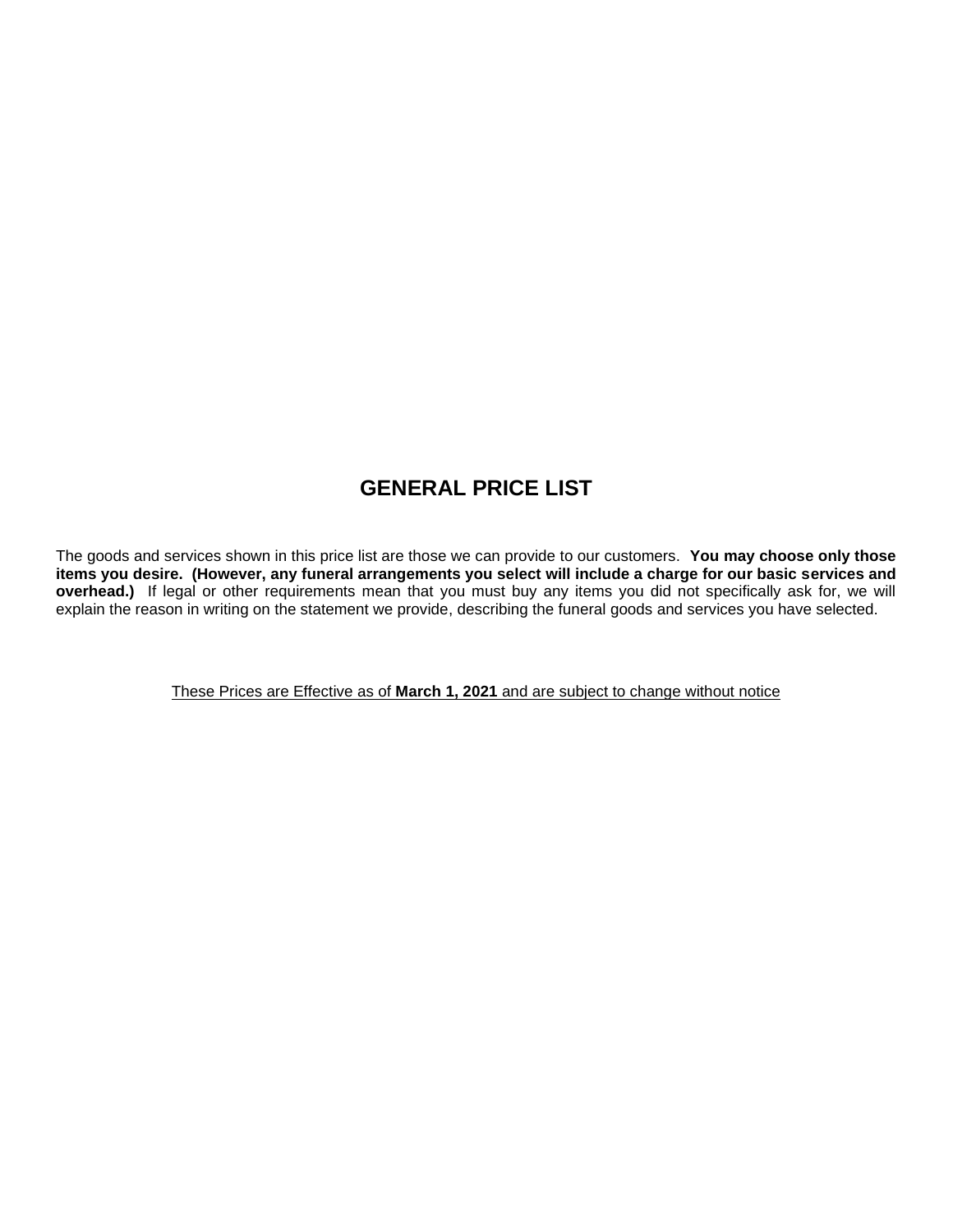#### Effective March 1, 2021

**Basic Services of Funeral Director and Staff**…………………………………………………………………..…. \$1190 Our basic service charge includes, but is not limited to: 24 hour availability of staff to respond to initial request for service; arrangement conference with family or responsible party to determine services and costs desired and accepted; preparation and filing of the death certificate and securing state authorization for disposition; secure and respectful sheltering of the deceased; planning and organizing the arrangements requested and agreed to and coordination of same with vendors and others as required or desired. Also included in this charge are overhead expenses relative to our facility such as lease, insurance, maintenance and utility expenses, administrative, equipment and inventory expenses and staff.

This fee for our basic service and overhead will be added to the total cost of the funeral arrangement you select. (This fee is already included in our cremation choices and bundled selections.)

|                                                                                                                                                                                                                                                                                                                                                 | \$1190                                                                                                           |
|-------------------------------------------------------------------------------------------------------------------------------------------------------------------------------------------------------------------------------------------------------------------------------------------------------------------------------------------------|------------------------------------------------------------------------------------------------------------------|
|                                                                                                                                                                                                                                                                                                                                                 | \$950<br>\$150<br>\$250<br>\$500<br>\$750                                                                        |
| (Except in certain special cases, law does not require embalming. Embalming may be necessary, if you select certain<br>funeral arrangements, for example - public viewing outside our facility or transport to another state via common carrier. If<br>you do not want embalming, you have the right to choose a plan that does not require it. |                                                                                                                  |
|                                                                                                                                                                                                                                                                                                                                                 | \$350                                                                                                            |
| <b>Other Preparation of the Deceased</b><br>Preparation of unembalmed autopsied person or who has donated organs for family or public viewing at GFC<br>Refrigeration/sheltering per day after the first 48 hours including ice packs or dry ice if necessary                                                                                   | \$150<br>\$50<br>\$125<br>\$250<br>\$375<br>\$90<br>\$150<br>\$350<br>\$450<br>\$75<br>\$150/Hr.<br>\$75         |
| <b>Services and Equipment</b><br>Services and equipment for family or public viewing/visitation (2 hrs) Monday-Friday 8 AM to 5:00 PM                                                                                                                                                                                                           | \$250<br>\$100/Hr.<br>\$200<br>\$895*<br>\$795*<br>\$695<br>\$300<br>\$mkt rate<br>\$450<br>\$150 / Hr.<br>\$150 |

## **Transportation**

Overnight Vigil/ Attendant…………………….………………………………………………………………………………...……... \$200/\$450

*\* Applies to visitation or services held at any local location. Rental of facility or church may be additional.*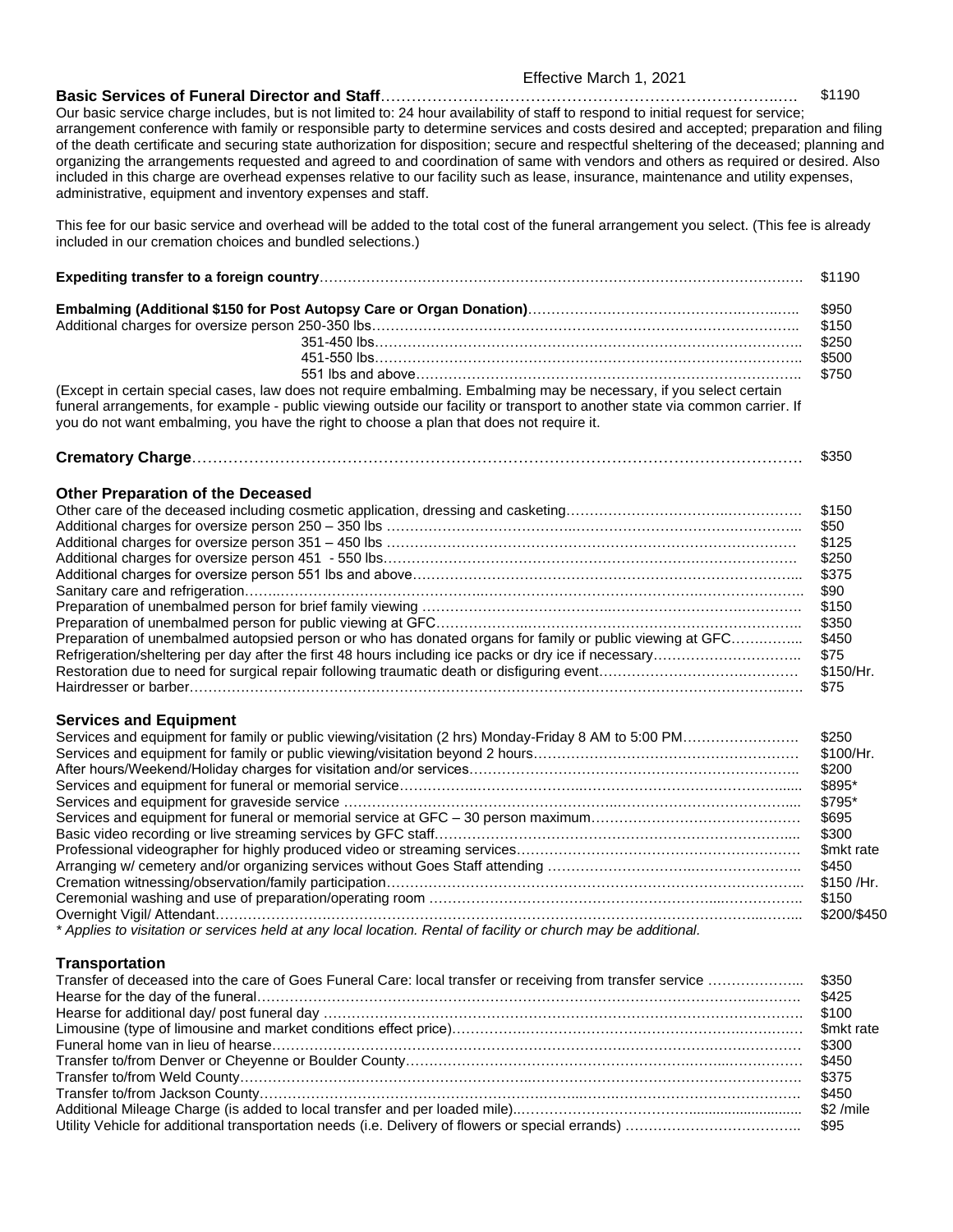## **Cremation Choices:**

|                                                                                                                          | \$1,980 |
|--------------------------------------------------------------------------------------------------------------------------|---------|
| This charge includes:                                                                                                    |         |
| Basic services of funeral director and staff                                                                             |         |
| Transfer of deceased from local facility or residence or receiving from transport service                                |         |
| Sanitary care<br>$\bullet$                                                                                               |         |
| Crematory charge<br>٠                                                                                                    |         |
| Simple cardboard cremation container and complementary urn                                                               |         |
| Note: If you wish to arrange for a simple and direct cremation, you may supply your own alternative cremation            |         |
| container. Alternative containers encase the body and can be made of materials like fiberboard or composition materials. |         |
| The cremation container we provide at no additional charge is made of cardboard. Other cremation containers are          |         |
| available and are included on the separate page listing caskets and their prices.                                        |         |
| 1.                                                                                                                       | \$1,980 |
| 2.                                                                                                                       | \$1,980 |
| 3. Cremation rush (when cremation and remains are desired within 36 hours or over a weekend/holiday)                     | \$200   |
| 4.                                                                                                                       | \$150   |
|                                                                                                                          | \$250   |
|                                                                                                                          | \$500   |
|                                                                                                                          | \$750   |
| <b>Cremation Followed by:</b>                                                                                            |         |
| This charge includes:                                                                                                    | \$2,675 |
| Basic services of funeral director and staff                                                                             |         |
| Transfer of deceased from local facility or residence or receiving from transport service<br>$\bullet$                   |         |
| Sanitary care<br>٠                                                                                                       |         |
| Crematory charge                                                                                                         |         |
| Simple cardboard cremation container and complementary urn<br>$\bullet$                                                  |         |
| Services and equipment for memorial service at GFC<br>Other charges may be applicable and will be added to total.        |         |
|                                                                                                                          |         |
|                                                                                                                          | \$2,875 |
| This charge includes:                                                                                                    |         |
| Basic services of funeral director and staff<br>$\bullet$                                                                |         |
| Transfer of deceased from local facility or residence or receiving from transport service<br>$\bullet$                   |         |
| Sanitary care<br>$\bullet$                                                                                               |         |
| Crematory charge<br>$\bullet$                                                                                            |         |
| Simple cardboard cremation container and complementary urn<br>$\bullet$                                                  |         |
| Services and equipment for memorial service                                                                              |         |
| Other charges may be applicable and will be added to total.                                                              |         |
|                                                                                                                          | \$2,775 |
| This charge includes:                                                                                                    |         |
| Basic services of funeral director and staff                                                                             |         |
| Transfer of deceased from local facility or residence or receiving from transport service<br>$\bullet$                   |         |
|                                                                                                                          |         |

- Sanitary care
- Crematory charge
- Simple cardboard cremation container and complementary urn
- Services and equipment for graveside service

*Other urn, vault, cemetery, and other charges may be applicable and will be added to total.*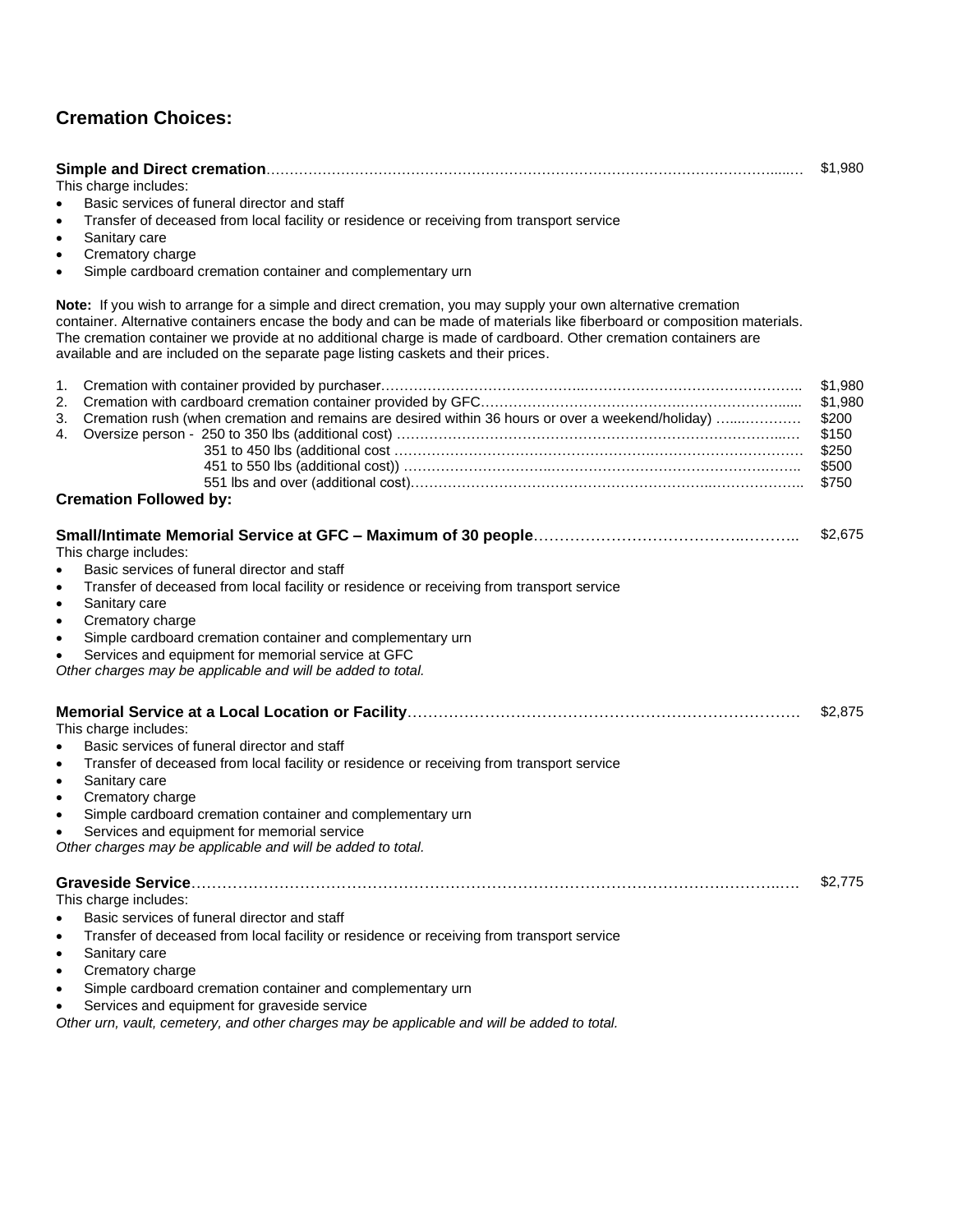## **Bundled Selections**

| This charge includes:<br>Basic services of funeral director and staff<br>Transfer of deceased from local facility or residence or receiving from transfer service<br>$\bullet$<br>Sanitary care and other care of the deceased<br>$\bullet$<br>Funeral home van to local cemetery<br>$\bullet$<br>Casket, vault, cemetery and other charges will be applicable and will be added to total                                                                                     | \$2,080 |
|-------------------------------------------------------------------------------------------------------------------------------------------------------------------------------------------------------------------------------------------------------------------------------------------------------------------------------------------------------------------------------------------------------------------------------------------------------------------------------|---------|
| This charge includes:<br>Basic services of funeral director and staff<br>$\bullet$                                                                                                                                                                                                                                                                                                                                                                                            | \$4,210 |
| Transfer of deceased from local facility or residence or receiving from transfer service<br>$\bullet$<br>Embalming and other care of the deceased<br>$\bullet$<br>Hearse<br>$\bullet$                                                                                                                                                                                                                                                                                         |         |
| Services and equipment for visitation and funeral service<br>$\bullet$<br>Casket, vault, cemetery and other charges may be applicable and will be added to total                                                                                                                                                                                                                                                                                                              |         |
| This charge includes:<br>Basic services of funeral director and staff<br>Transfer of deceased from local facility or residence or receiving from transfer service<br>$\bullet$<br>Embalming and other care of the deceased<br>$\bullet$<br>Hearse<br>$\bullet$<br>Services and equipment for visitation and graveside service<br>Casket, vault, cemetery and other charges may be applicable and will be added to total                                                       | \$4,110 |
| This charge includes:<br>Basic services of funeral director and staff<br>Transfer of deceased from local facility or residence or receiving from transfer service<br><b>Transfer to Denver</b><br>$\bullet$<br>Additional charges may be applicable and will be added to total                                                                                                                                                                                                | \$1,990 |
| This charge includes:<br>Discounted services of funeral director and staff<br>Transfer of deceased from local facility or residence or receiving from transfer service<br>$\bullet$<br>Embalming and other care of the deceased<br>$\bullet$<br>Combination shipping container<br>$\bullet$<br><b>Transfer to Denver</b><br>Airfare and additional charges may be applicable and will be added to total                                                                       | \$1,845 |
| This charge includes:<br>Basic services of funeral director and staff<br>$\bullet$<br>Transfer of deceased from local facility or residence or receiving from transfer service<br>$\bullet$<br>Embalming and other care of the deceased<br>$\bullet$<br>Services and equipment for visitation<br>$\bullet$<br>Air shipping container<br>$\bullet$<br><b>Transfer to Denver</b><br>$\bullet$<br>Casket, airfare and other charges may be applicable and will be added to total | \$3,610 |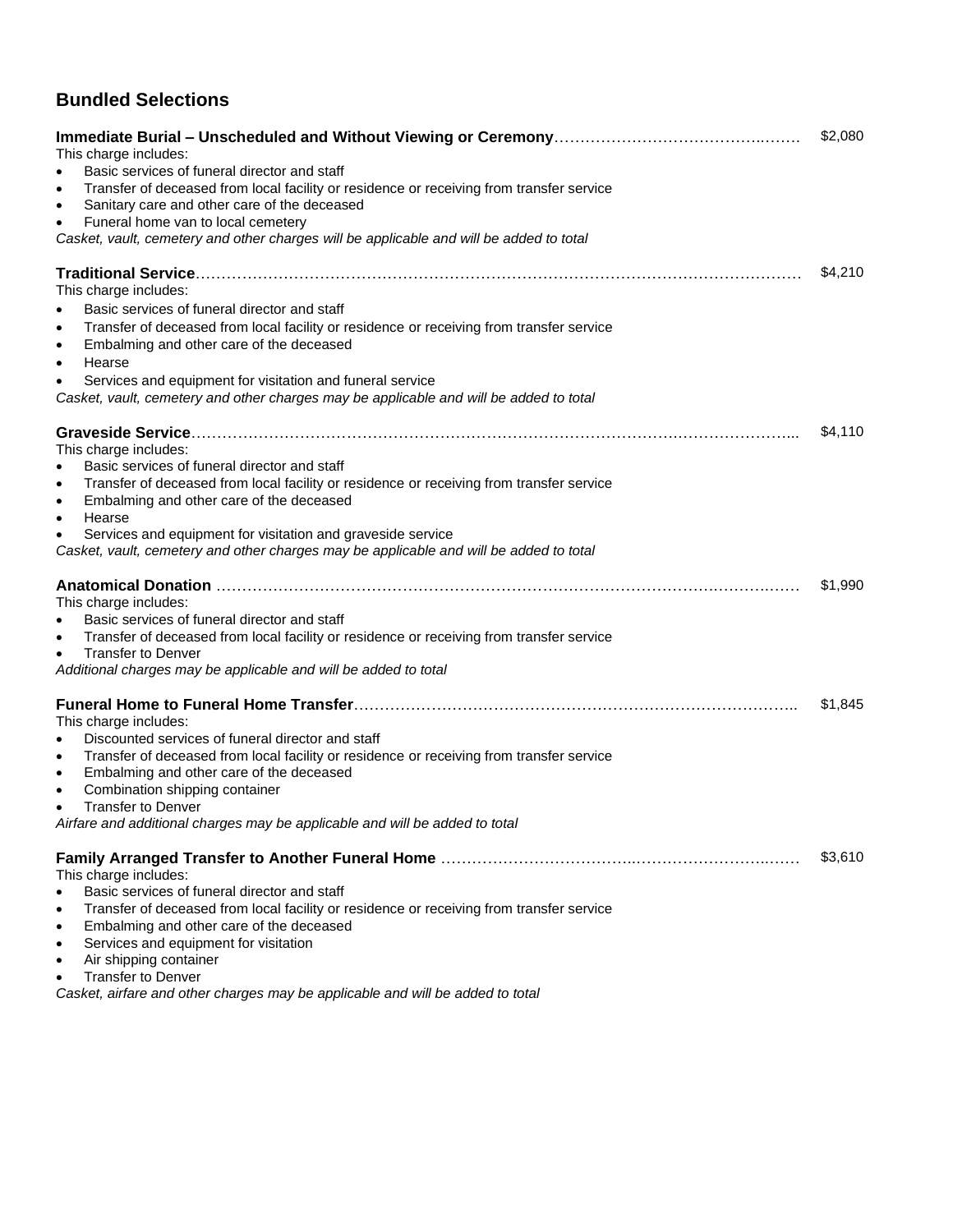| This charge includes:                                                                                                            | \$2,065      |
|----------------------------------------------------------------------------------------------------------------------------------|--------------|
| Basic services of funeral director and staff<br>$\bullet$                                                                        |              |
| <b>Transfer from Denver</b><br>$\bullet$                                                                                         |              |
| Hearse<br>$\bullet$                                                                                                              |              |
| Services, casket, vault, cemetery and other charges may be applicable and added to total                                         |              |
|                                                                                                                                  | \$5.240      |
| This charge includes:                                                                                                            |              |
| Basic services of funeral director and staff<br>$\bullet$                                                                        |              |
| Transfer of deceased from local facility or residence or receiving from transfer service<br>$\bullet$                            |              |
| Embalming and other care of the deceased<br>$\bullet$                                                                            |              |
| Expediting transfer to foreign country - arrangements w/ foreign Consular Office, translation, expediting documents<br>$\bullet$ |              |
| Services and equipment for visitation and funeral<br>$\bullet$                                                                   |              |
| Air shipping container<br>$\bullet$                                                                                              |              |
| <b>Transfer to Denver</b>                                                                                                        |              |
| Casket, airfare and other charges may be applicable and will be added to total                                                   |              |
|                                                                                                                                  |              |
| Merchandise:                                                                                                                     |              |
|                                                                                                                                  | \$1,040      |
| Cremation caskets/cremation containers range from (a complete price list will be provided) Starting at:                          | \$35         |
|                                                                                                                                  | \$910        |
|                                                                                                                                  | \$240        |
|                                                                                                                                  | \$270        |
|                                                                                                                                  | \$225        |
|                                                                                                                                  | \$0          |
|                                                                                                                                  | \$45         |
|                                                                                                                                  | \$125        |
|                                                                                                                                  | \$20         |
|                                                                                                                                  | \$180        |
|                                                                                                                                  | \$30         |
|                                                                                                                                  | \$230        |
|                                                                                                                                  | \$40<br>\$10 |
|                                                                                                                                  | \$50         |
|                                                                                                                                  | \$5 each     |
|                                                                                                                                  | \$150        |
|                                                                                                                                  | \$125        |
|                                                                                                                                  | \$180        |
|                                                                                                                                  | \$50/\$25    |
|                                                                                                                                  | \$100        |
|                                                                                                                                  |              |

## **Other Items:**

| $\frac{1}{2}$ |
|---------------|
| $\mathbb{S}$  |
|               |
|               |
|               |
|               |
|               |
|               |